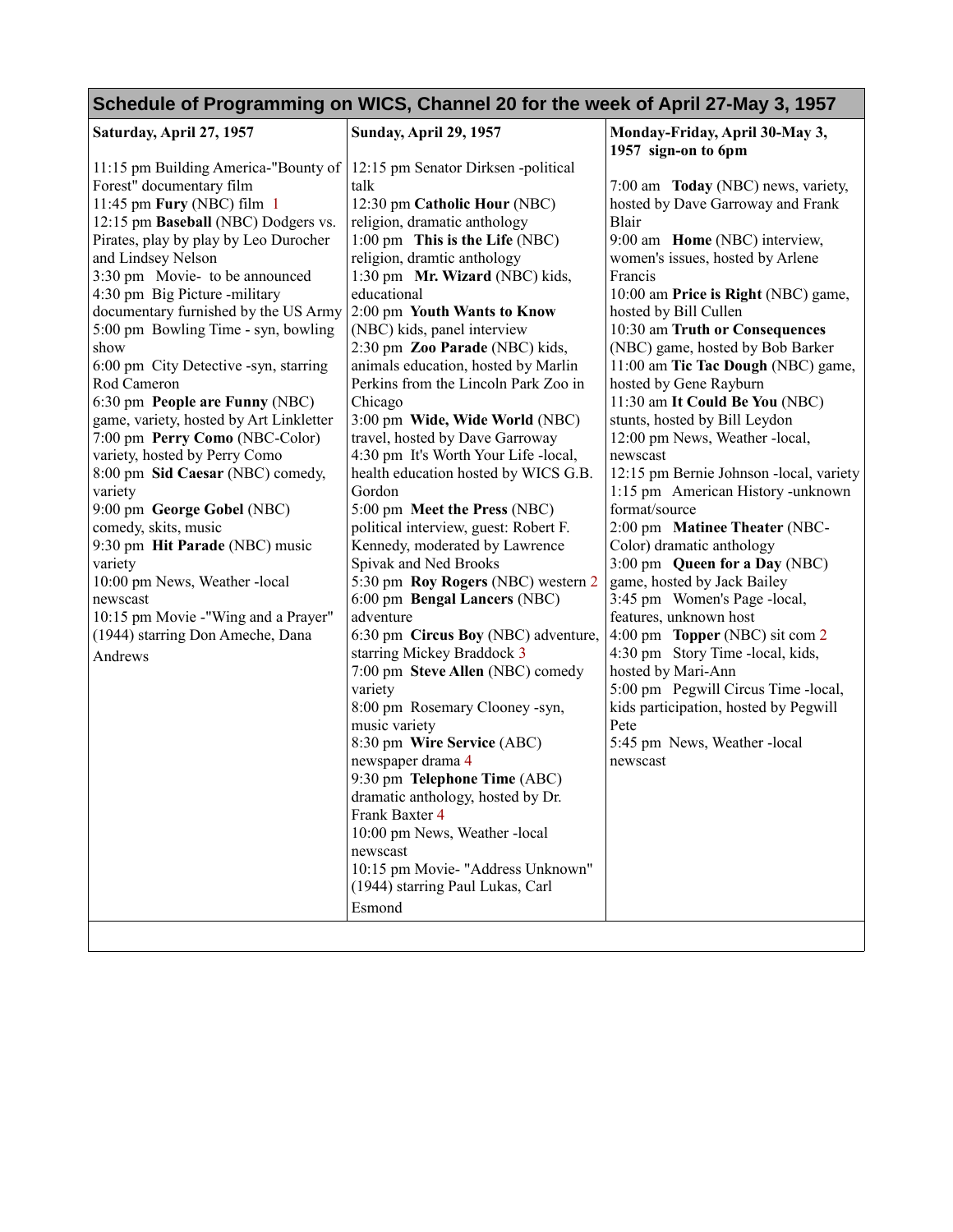| Monday, April 29, 1957                                                                                                                                                                                                                                                                                                                                                                                                                                                                                                                                                                                                                                                                                                                                | Tuesday, April 30, 1957                                                                                                                                                                                                                                                                                                                                                                                                                                                                                                                                                                                                                                                                                                                                                                                                     | Wednesday, May 1, 1957                                                                                                                                                                                                                                                                                                                                                                                                                                                                                                                                                                                                                                                               |
|-------------------------------------------------------------------------------------------------------------------------------------------------------------------------------------------------------------------------------------------------------------------------------------------------------------------------------------------------------------------------------------------------------------------------------------------------------------------------------------------------------------------------------------------------------------------------------------------------------------------------------------------------------------------------------------------------------------------------------------------------------|-----------------------------------------------------------------------------------------------------------------------------------------------------------------------------------------------------------------------------------------------------------------------------------------------------------------------------------------------------------------------------------------------------------------------------------------------------------------------------------------------------------------------------------------------------------------------------------------------------------------------------------------------------------------------------------------------------------------------------------------------------------------------------------------------------------------------------|--------------------------------------------------------------------------------------------------------------------------------------------------------------------------------------------------------------------------------------------------------------------------------------------------------------------------------------------------------------------------------------------------------------------------------------------------------------------------------------------------------------------------------------------------------------------------------------------------------------------------------------------------------------------------------------|
| 6:00 pm Susie [Private Secretary] -syn,<br>sit com starring Ann Southern<br>6:30 pm Nat "King" Cole (NBC)<br>music, variety<br>6:45 pm News -local, newscast,<br>anchored by G.B. Gordon<br>7:00 pm Producers Showcase (NBC-<br>Color) The Royal Ballet of Great<br>Britain "Cinderella"<br>8:30 pm Robert Montgomery Presents<br>(NBC) dramatic anthology, hosted by<br>Robert Montgomery<br>9:30 pm Crossroads (ABC) dramatic<br>religious anthology 4<br>10:00 pm News, Weather -local<br>newscast<br>10:30 pm China Smith -syn, adventure<br>starring Dan Duryea<br>11:00 pm Tonight (NBC) variety,<br>hosted by Jack Lescoulie                                                                                                                   | 6:00 pm Your Star Showcase -syn,<br>dramatic anthology "Bilshan and the<br>Thief"<br>6:30 pm Jonathan Winters (NBC)<br>comedy, variety hosted by Jonathan<br>Winters<br>6:45 pm News -local, newscast<br>anchored by G. B. Gordon<br>7:00 pm Arthur Murray (NBC-Color)<br>variety, dance hosted by Kathryn<br>Murray<br>7:30 pm Captain David Grief -syn,<br>adventure<br>8:00 pm Ford Theater (ABC)<br>dramatic anthology 4<br>8:30 pm Circle Theater (NBC)<br>dramatic anthology, "Night Court"<br>9:30 pm Sheriff of Cochise -syn, police<br>drama, starring John Bromfield<br>10:00 pm News, Weather -local,<br>newscast<br>10:30 pm Ellery Queen -syn, crime<br>drama, starring Lee Bowman<br>11:00 pm Tonight (NBC) variety,<br>hosted by Jack Lescoulie                                                              | 6:00 pm Foreign Legionnaire -syn,<br>adventure<br>6:30 pm Xavier Cugat (NBC-Color)<br>music variety<br>6:45 pm News -local, newscast<br>anchored by G.B. Gordon<br>7:00 pm Treasure Hunt (ABC) game,<br>hosted by Jan Murray 4<br>7:30 pm Hawkeye -syn, adventure,<br>hosted by Lee Horsely<br>8:00 pm Kraft Theater (NBC-Color)<br>dramatic anthology "Drummer Man"<br>starring Sal Mineo<br>9:00 pm Conflict (ABC) dramatic<br>anthology, produced by Warner<br>Brothers for ABC, 4<br>10:00 pm News, Weather -local<br>newscast<br>10:30 pm Science Fiction Theater -syn,<br>science fiction produced by Ivan Tors<br>11:00 pm Tonight (NBC) variety,<br>hosted by Jack Lescoulie |
| Thursday, May 2, 1957                                                                                                                                                                                                                                                                                                                                                                                                                                                                                                                                                                                                                                                                                                                                 | <b>Friday, May 3, 1957</b>                                                                                                                                                                                                                                                                                                                                                                                                                                                                                                                                                                                                                                                                                                                                                                                                  | Daylight Time: TV Problem For You?                                                                                                                                                                                                                                                                                                                                                                                                                                                                                                                                                                                                                                                   |
| 6:00 pm Kit Carson -syn, western,<br>starring Bill Williams<br>6:30 pm Dinah Shore (NBC) music,<br>variety hosted by Dinah Shore live<br>from Hollywood<br>6:45 pm News -local, newscast<br>anchored by G. B. Gordon<br>7:00 pm Groucho Marx (NBC) game,<br>interview<br>7:30 pm Dragnet (NBC) crime drama,<br>starring Jack Webb<br>8:00 pm Mr. District Attorney -syn,<br>crime drama 5<br>8:30 pm Highway Patrol -syn, crime<br>drama, starring Broderick Crawford<br>9:00 pm Lux Video Theater (NBC-<br>Color) dramatic anthology, "The Hard<br>Way" starring Ann Sheridan<br>10:00 pm News, Weather -local<br>newscast<br>10:30 pm Man Behind the Badge -syn,<br>police anthology<br>11:00 pm Tonight (NBC) variety,<br>hosted by Jack Lescoulie | 6:00 pm Ramar of the Jungle -syn,<br>adventure<br>6:30 pm Xavier Cugat (NBC-Color)<br>music, variety<br>6:45 pm News - local, newscast<br>anchored by G. B. Gordon<br>7:00 pm Soldiers of Fortune -syn,<br>adventure, starring John Russell<br>7:30 pm Blondie (NBC) sitcom,<br>starring Arthur Lake, Pamela Britton<br>8:00 pm Man Called X -syn, foreign<br>intrigue, starring Barry Sullivan<br>8:30 pm Big Story (NBC) dramatic<br>anthology<br>9:00 pm Boxing (NBC) sports, boxing,<br>called by Jimmy Powers from<br>Louisville, Kentucky<br>9:45 pm Red Barber (NBC) sports<br>interview, guest: Bob Feller, hosted by<br>Red Barber<br>10:00 pm News, Weather -local<br>newscast<br>10:30 pm Dr. Hudson -syn, medical<br>drama, starring John Howard<br>11:00 pm Tonight (NBC) variety,<br>hosted by Jack Lescoulie | <b>LOCAL LISTINGS</b><br>APRIL 27-NAY 3                                                                                                                                                                                                                                                                                                                                                                                                                                                                                                                                                                                                                                              |